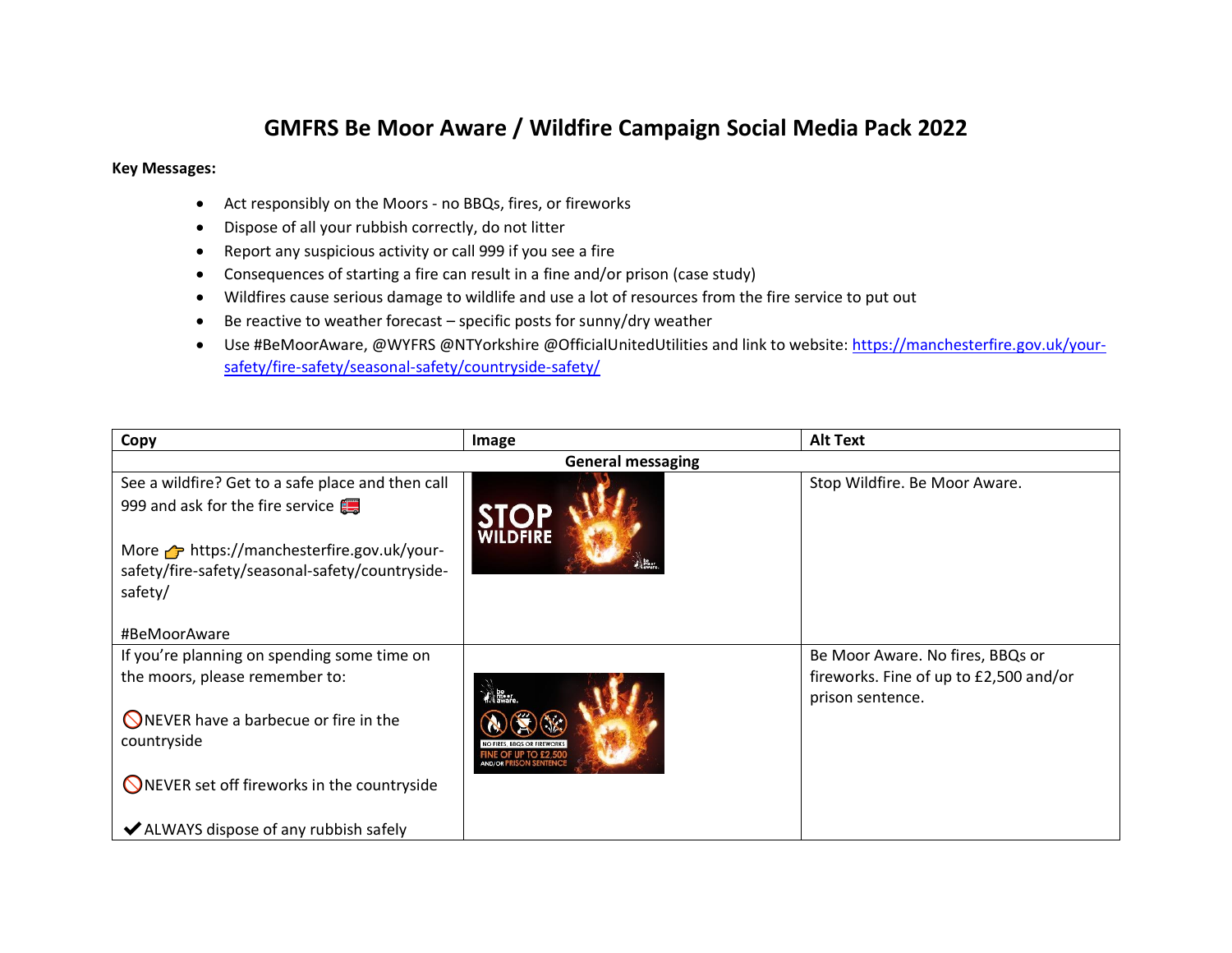| #BeMoorAware<br>$\mathbb{Q}$<br>https://manchesterfire.gov.uk/your-safety/fire-<br>safety/seasonal-safety/countryside-safety/                                                                                                                                |                                                                                                |
|--------------------------------------------------------------------------------------------------------------------------------------------------------------------------------------------------------------------------------------------------------------|------------------------------------------------------------------------------------------------|
| Moorland fires destroy the food that lots of our<br>wildlife need to survive $\bigcirc$<br>These fires have a shocking impact on the birds<br>and animals that make the moors their home.<br>Please act responsibly and protect the moors<br>$\bullet$       | Be Moor Aware. No fires, BBQs or<br>fireworks. Fine of up to £2,500 and/or<br>prison sentence. |
| #BeMoorAware<br>https://manchesterfire.gov.uk/your-<br>safety/fire-safety/seasonal-safety/countryside-<br>safety/                                                                                                                                            |                                                                                                |
| A huge number of firefighters and<br>resources are needed to control a wildfire. They<br>can also cause a lot of damage and disruption.<br>Please #BeMoorAware and act responsibly<br>when enjoying the moorlands. Never have a<br>barbecue or start a fire. | Stop Wildfire. Be Moor Aware.                                                                  |
| https://manchesterfire.gov.uk/your-<br>safety/fire-safety/seasonal-safety/countryside-<br>safety/                                                                                                                                                            |                                                                                                |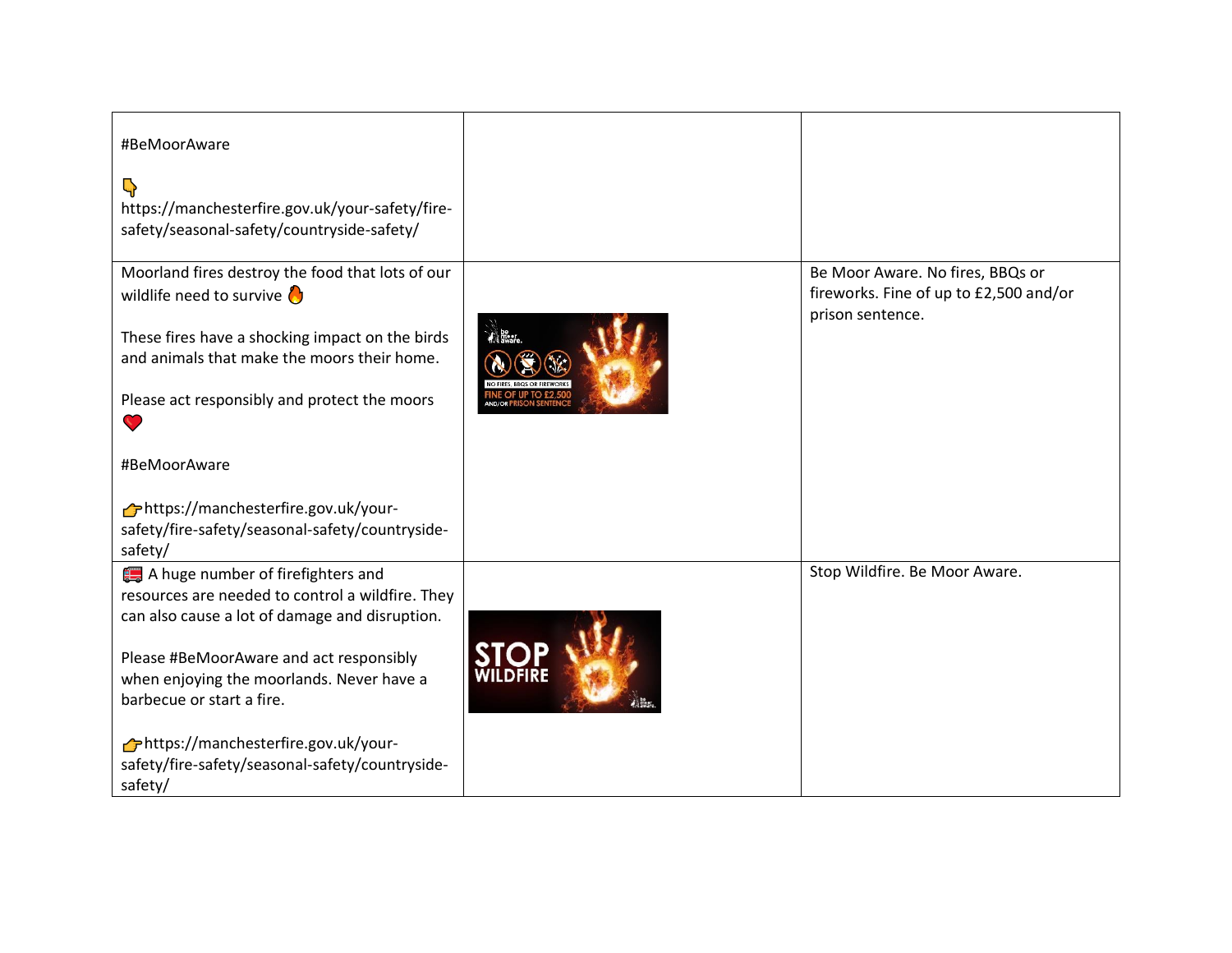| <b>ONEVER have a barbecue, fire or fireworks on</b><br>the moors.<br>There are fines of up to £2,500 and/or a prison<br>sentence. | <b>Read</b> Read<br>NO FIRES, BBQS OR FIREWORK | Be Moor Aware. No fires, BBQs or<br>fireworks. Fine of up to £2,500 and/or<br>prison sentence. |
|-----------------------------------------------------------------------------------------------------------------------------------|------------------------------------------------|------------------------------------------------------------------------------------------------|
| https://manchesterfire.gov.uk/your-<br>safety/fire-safety/seasonal-safety/countryside-<br>safety/                                 |                                                |                                                                                                |
| Wildfires spread very quickly and cause lots of<br>damage and destruction.                                                        |                                                | Stop Wildfire. Be Moor Aware.                                                                  |
| Please act responsibly and protect the moors<br>N.                                                                                |                                                |                                                                                                |
| If you witness illegal activity report it to<br>Crimestoppers on 0800 555 111                                                     |                                                |                                                                                                |
| If you are out enjoying the countryside, please<br>make sure you dispose of any rubbish correctly<br>and safely.                  |                                                | Stop Wildfire. Be Moor Aware.                                                                  |
| Find out more $\mathbb{Q}$                                                                                                        |                                                |                                                                                                |
| https://manchesterfire.gov.uk/your-safety/fire-<br>safety/seasonal-safety/countryside-safety/                                     |                                                |                                                                                                |
| #BeMoorAware                                                                                                                      |                                                |                                                                                                |
| <b>Weather specific reminders</b>                                                                                                 |                                                |                                                                                                |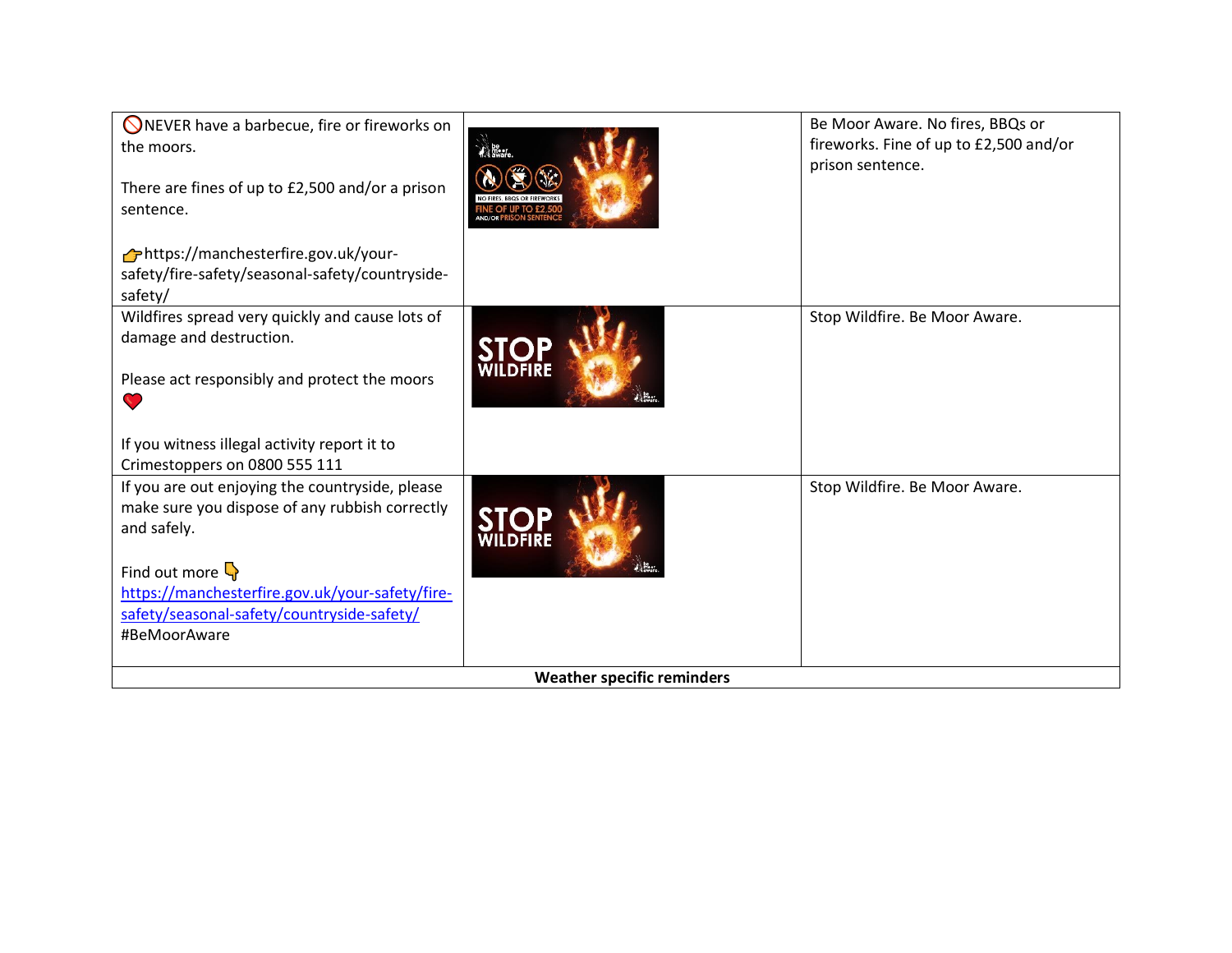| It's looking like a sunny weekend, so we are<br>reminding people to stay safe whilst out on the<br>moors and enjoying the countryside.<br>NEVER have a barbecue or start any kind of fire<br>on the moors $\bigcirc$<br>https://manchesterfire.gov.uk/your-<br>safety/fire-safety/seasonal-safety/countryside-<br>safety/                                             | Be Moor Aware. No fires, BBQs or<br>fireworks. Fine of up to £2,500 and/or<br>prison sentence. |
|-----------------------------------------------------------------------------------------------------------------------------------------------------------------------------------------------------------------------------------------------------------------------------------------------------------------------------------------------------------------------|------------------------------------------------------------------------------------------------|
| The warm weather is here to stay! $\frac{160}{100}$<br>If you are going out to enjoy the countryside<br>please remember to act responsibly and<br>protect the moors $\bullet$<br>Our message is simple: NEVER have a fire or<br>barbecue on the moors $\bigcirc$<br>https://manchesterfire.gov.uk/your-<br>safety/fire-safety/seasonal-safety/countryside-<br>safety/ | Be Moor Aware. No fires, BBQs or<br>fireworks. Fine of up to £2,500 and/or<br>prison sentence. |
| As the warm weather continues, we want<br>to remind people to act responsibly and protect<br>the moors if you are going out to enjoy the<br>countryside.<br>$\bigcirc$ Our message is simple: NEVER have a fire or<br>barbecue on the moors.                                                                                                                          | Be Moor Aware. No fires, BBQs or<br>fireworks. Fine of up to £2,500 and/or<br>prison sentence. |